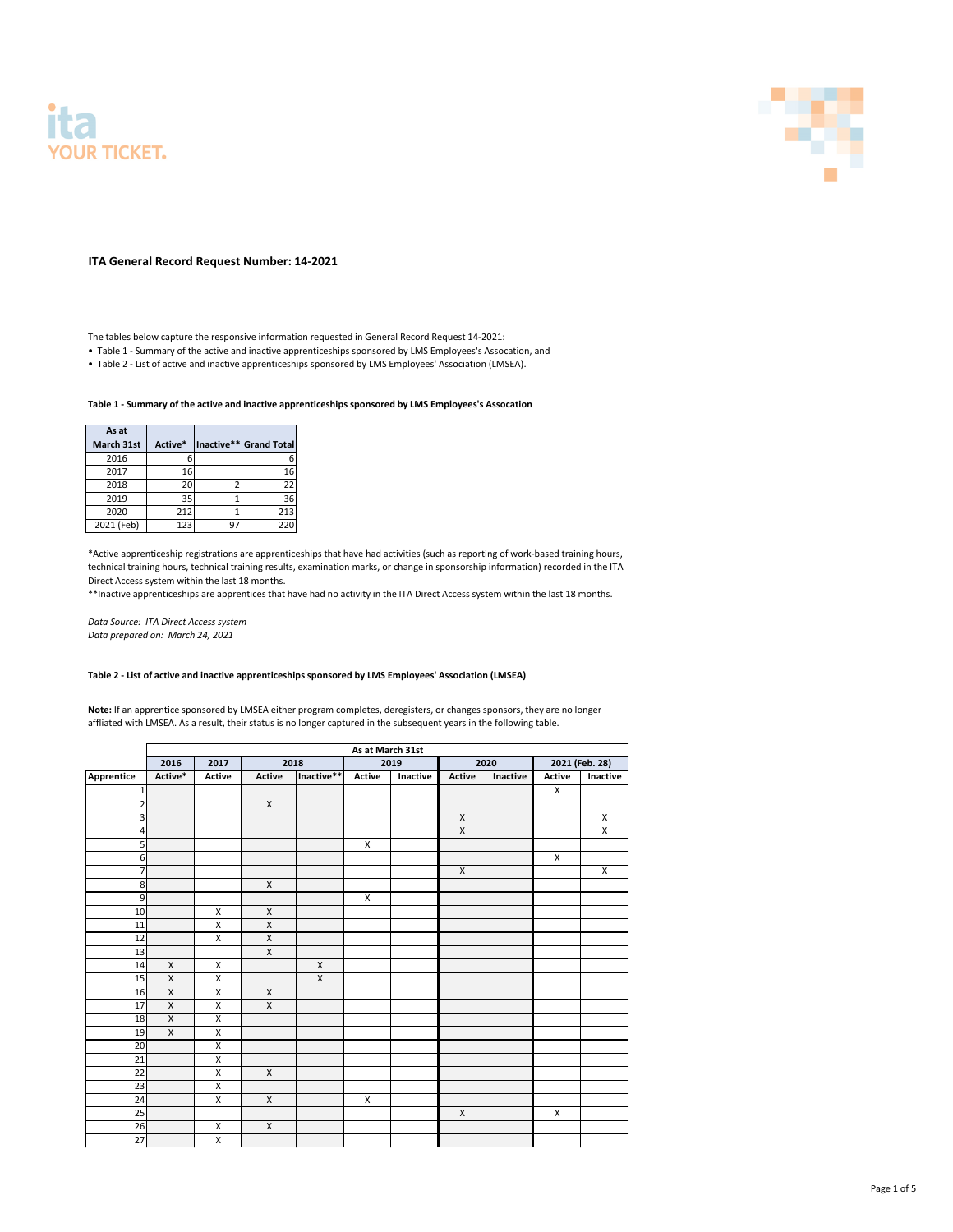|                       | As at March 31st |               |                         |            |                                               |             |                                           |                    |                         |                                                    |
|-----------------------|------------------|---------------|-------------------------|------------|-----------------------------------------------|-------------|-------------------------------------------|--------------------|-------------------------|----------------------------------------------------|
|                       | 2016             | 2017          | 2018                    |            |                                               | 2019        |                                           | 2020               |                         | 2021 (Feb. 28)                                     |
| Apprentice            | Active*          | <b>Active</b> | <b>Active</b>           | Inactive** | <b>Active</b>                                 | Inactive    | <b>Active</b>                             | Inactive           | <b>Active</b>           | Inactive                                           |
| 28                    |                  |               | $\pmb{\mathsf{X}}$      |            |                                               |             |                                           |                    |                         |                                                    |
| 29                    |                  |               | $\overline{\mathsf{X}}$ |            |                                               | $\mathsf X$ |                                           |                    |                         |                                                    |
| 30                    |                  |               | $\mathsf X$             |            |                                               |             |                                           |                    | $\pmb{\times}$          |                                                    |
| 31<br>$\overline{32}$ |                  |               | $\mathsf X$             |            |                                               |             | $\mathsf X$                               |                    |                         |                                                    |
| 33                    |                  |               |                         |            |                                               |             | $\mathsf X$                               |                    | $\pmb{\mathsf{X}}$      |                                                    |
| 34                    |                  |               |                         |            |                                               |             | $\overline{\mathsf{X}}$                   |                    | $\mathsf X$             |                                                    |
| 35                    |                  |               |                         |            |                                               |             | $\mathsf X$                               |                    | $\mathsf X$             |                                                    |
| 36                    |                  |               | $\pmb{\mathsf{X}}$      |            | $\mathsf X$                                   |             |                                           |                    |                         |                                                    |
| $\overline{37}$       |                  |               |                         |            |                                               |             | $\mathsf X$                               |                    |                         | $\mathsf X$                                        |
| 38                    |                  |               |                         |            |                                               |             | $\mathsf X$                               |                    | $\pmb{\mathsf{X}}$      |                                                    |
| 39                    |                  |               |                         |            |                                               |             | $\overline{\mathsf{X}}$                   |                    | $\overline{X}$          |                                                    |
| 40                    |                  |               | $\mathsf X$             |            | $\pmb{\mathsf{X}}$                            |             |                                           | $\pmb{\mathsf{X}}$ |                         | $\pmb{\mathsf{X}}$                                 |
| 41                    |                  |               | $\mathsf X$             |            | $\mathsf X$                                   |             |                                           |                    |                         |                                                    |
| 42                    |                  |               | $\overline{\mathsf{X}}$ |            | $\overline{X}$                                |             | $\mathsf{X}% _{0}$                        |                    | $\mathsf X$             |                                                    |
| 43                    |                  |               | $\overline{X}$          |            | $\mathsf X$                                   |             |                                           |                    |                         |                                                    |
| $\bf 44$              |                  |               |                         |            | $\overline{X}$                                |             |                                           |                    |                         |                                                    |
| 45                    |                  |               |                         |            | $\mathsf X$                                   |             |                                           |                    |                         |                                                    |
| 46                    |                  |               |                         |            | $\overline{X}$                                |             | $\mathsf X$                               |                    | $\pmb{\times}$          |                                                    |
| 47                    |                  |               |                         |            | $\mathsf X$                                   |             |                                           |                    |                         |                                                    |
| 48                    |                  |               |                         |            | $\mathsf X$                                   |             |                                           |                    |                         |                                                    |
| 49                    |                  |               |                         |            |                                               |             | $\overline{\mathbf{x}}$                   |                    | $\pmb{\mathsf{X}}$      |                                                    |
| 50                    |                  |               |                         |            | $\mathsf X$                                   |             | $\mathsf X$                               |                    | $\pmb{\times}$          |                                                    |
| 51<br>52              |                  |               |                         |            | $\mathsf X$<br>$\mathsf X$                    |             | $\mathsf X$                               |                    | $\pmb{\times}$          |                                                    |
| 53                    |                  |               |                         |            | $\mathsf X$                                   |             | $\overline{\mathbf{X}}$                   |                    | $\mathsf X$             |                                                    |
| 54                    |                  |               |                         |            | $\overline{\mathsf{X}}$                       |             |                                           |                    |                         |                                                    |
| 55                    |                  |               |                         |            | $\overline{X}$                                |             | $\mathsf{X}$                              |                    | $\mathsf{X}$            |                                                    |
| 56                    |                  |               |                         |            | $\overline{X}$                                |             | $\mathsf{X}% _{0}$                        |                    |                         | $\overline{\mathsf{X}}$                            |
| 57                    |                  |               |                         |            | $\pmb{\mathsf{X}}$                            |             | $\overline{\mathsf{X}}$                   |                    | $\mathsf X$             |                                                    |
| 58                    |                  |               |                         |            | $\overline{X}$                                |             |                                           |                    |                         |                                                    |
| 59                    |                  |               |                         |            |                                               |             | $\overline{\mathsf{X}}$                   |                    | $\overline{\mathsf{X}}$ |                                                    |
| 60                    |                  |               |                         |            | $\overline{X}$                                |             | $\overline{\mathsf{X}}$                   |                    |                         | $\pmb{\mathsf{X}}$                                 |
| 61                    |                  |               |                         |            | $\overline{X}$                                |             |                                           |                    |                         |                                                    |
| 62                    |                  |               |                         |            | $\overline{X}$                                |             | $\overline{X}$                            |                    | $\overline{X}$          |                                                    |
| 63                    |                  |               |                         |            | $\overline{\mathsf{X}}$                       |             |                                           |                    |                         |                                                    |
| 64                    |                  |               |                         |            | $\overline{\mathsf{X}}$                       |             | $\overline{\mathsf{X}}$                   |                    | $\overline{\mathsf{X}}$ |                                                    |
| 65                    |                  |               |                         |            | $\overline{\mathsf{X}}$                       |             |                                           |                    |                         |                                                    |
| 66                    |                  |               |                         |            | $\overline{X}$                                |             | $\overline{X}$                            |                    | $\overline{X}$          |                                                    |
| 67                    |                  |               |                         |            | $\pmb{\mathsf{X}}$                            |             | $\overline{\mathsf{X}}$                   |                    |                         | $\overline{X}$                                     |
| 68                    |                  |               |                         |            | $\overline{\mathsf{X}}$                       |             |                                           |                    |                         |                                                    |
| 69                    |                  |               |                         |            | $\overline{\mathsf{X}}$                       |             |                                           |                    |                         |                                                    |
| 70<br>71              |                  |               |                         |            | $\overline{\mathsf{X}}$<br>$\pmb{\mathsf{X}}$ |             | $\mathsf{X}$                              |                    | $\overline{X}$          |                                                    |
| $\overline{72}$       |                  |               |                         |            | $\overline{X}$                                |             |                                           |                    |                         |                                                    |
| 73                    |                  |               |                         |            |                                               |             | $\mathsf{X}% _{0}$                        |                    | $\overline{X}$          |                                                    |
| 74                    |                  |               |                         |            |                                               |             | $\overline{X}$                            |                    | $\overline{\mathsf{X}}$ |                                                    |
| 75                    |                  |               |                         |            |                                               |             | $\pmb{\chi}$                              |                    | $\overline{\mathsf{X}}$ |                                                    |
| 76                    |                  |               |                         |            |                                               |             | $\overline{X}$                            |                    |                         | $\overline{X}$                                     |
| $\overline{77}$       |                  |               |                         |            |                                               |             | $\overline{X}$                            |                    |                         | $\overline{\mathsf{x}}$                            |
| 78                    |                  |               |                         |            |                                               |             | $\pmb{\chi}$                              |                    |                         |                                                    |
| 79                    |                  |               |                         |            |                                               |             | $\overline{X}$                            |                    |                         | $\frac{\overline{x}}{\overline{x}}$                |
| 80                    |                  |               |                         |            |                                               |             | $\pmb{\chi}$                              |                    | $\pmb{\mathsf{X}}$      |                                                    |
| 81                    |                  |               |                         |            |                                               |             | $\overline{X}$                            |                    | $\overline{\mathsf{X}}$ |                                                    |
| 82                    |                  |               |                         |            |                                               |             | $\overline{X}$                            |                    |                         | $\overline{X}$                                     |
| 83                    |                  |               |                         |            |                                               |             | $\overline{X}$                            |                    |                         | $\overline{\mathsf{X}}$                            |
| 84                    |                  |               |                         |            |                                               |             | $\overline{X}$                            |                    | $\overline{\mathsf{X}}$ |                                                    |
| 85                    |                  |               |                         |            |                                               |             | $\overline{X}$                            |                    |                         | $\mathsf{X}$                                       |
| 86                    |                  |               |                         |            |                                               |             | $\pmb{\chi}$                              |                    |                         | $\overline{\mathsf{X}}$                            |
| 87<br>88              |                  |               |                         |            |                                               |             | $\overline{\mathsf{X}}$<br>$\overline{X}$ |                    |                         | $\overline{\mathsf{X}}$<br>$\overline{\mathsf{X}}$ |
| 89                    |                  |               |                         |            |                                               |             | $\overline{\mathsf{X}}$                   |                    |                         | $\overline{X}$                                     |
| 90                    |                  |               |                         |            |                                               |             | $\mathsf X$                               |                    | $\pmb{\times}$          |                                                    |
| 91                    |                  |               |                         |            |                                               |             | $\overline{X}$                            |                    |                         | $\overline{X}$                                     |
| 92                    |                  |               |                         |            |                                               |             | $\overline{\mathsf{X}}$                   |                    | $\overline{X}$          |                                                    |
| 93                    |                  |               |                         |            |                                               |             | $\overline{X}$                            |                    |                         | $\mathsf X$                                        |
| 94                    |                  |               |                         |            |                                               |             | $\overline{\mathsf{X}}$                   |                    |                         | $\overline{X}$                                     |
| 95                    |                  |               |                         |            |                                               |             | $\mathsf X$                               |                    | $\pmb{\times}$          |                                                    |
| 96                    |                  |               |                         |            |                                               |             | $\overline{\mathsf{X}}$                   |                    |                         | $\overline{X}$                                     |
| 97                    |                  |               |                         |            |                                               |             | $\overline{\mathsf{X}}$                   |                    | $\overline{X}$          |                                                    |
| 98                    |                  |               |                         |            |                                               |             | $\overline{X}$                            |                    | $\overline{\mathsf{X}}$ |                                                    |
| 99                    |                  |               |                         |            |                                               |             | $\overline{\mathsf{X}}$                   |                    | $\overline{\mathsf{X}}$ |                                                    |
| 100                   |                  |               |                         |            |                                               |             | $\mathsf X$                               |                    |                         | $\mathsf X$                                        |
| 101                   |                  |               |                         |            |                                               |             | $\overline{X}$                            |                    | $\overline{X}$          |                                                    |
| 102                   |                  |               |                         |            |                                               |             | $\overline{\mathsf{X}}$                   |                    |                         | $\overline{X}$                                     |
| 103                   |                  |               |                         |            |                                               |             | $\overline{\mathsf{X}}$                   |                    | $\overline{X}$          |                                                    |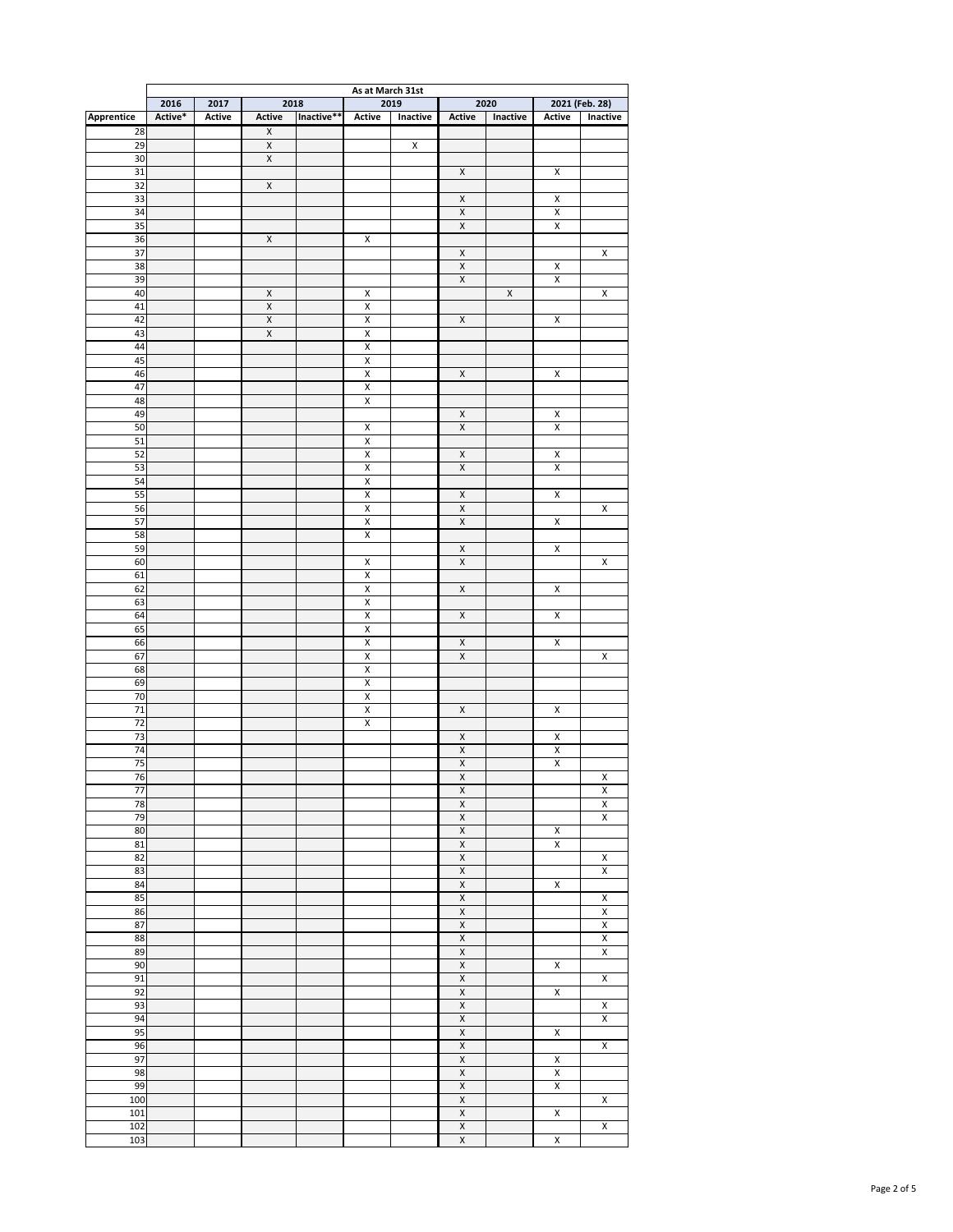|                   | As at March 31st |               |               |            |               |          |                                                    |          |                                      |                                                    |
|-------------------|------------------|---------------|---------------|------------|---------------|----------|----------------------------------------------------|----------|--------------------------------------|----------------------------------------------------|
|                   | 2016             | 2017          | 2018          |            |               | 2019     |                                                    | 2020     |                                      | 2021 (Feb. 28)                                     |
| <b>Apprentice</b> | Active*          | <b>Active</b> | <b>Active</b> | Inactive** | <b>Active</b> | Inactive | <b>Active</b>                                      | Inactive | <b>Active</b>                        | Inactive                                           |
| 104               |                  |               |               |            |               |          | $\mathsf X$                                        |          |                                      | $\pmb{\mathsf{X}}$                                 |
| 105               |                  |               |               |            |               |          | $\mathsf X$                                        |          |                                      | $\overline{X}$                                     |
| 106               |                  |               |               |            |               |          | $\mathsf X$                                        |          |                                      | $\mathsf X$                                        |
| 107<br>108        |                  |               |               |            |               |          | $\overline{X}$<br>$\mathsf X$                      |          |                                      | $\overline{\mathsf{X}}$<br>$\overline{\mathsf{X}}$ |
| 109               |                  |               |               |            |               |          | $\mathsf X$                                        |          |                                      | $\mathsf X$                                        |
| 110               |                  |               |               |            |               |          | $\pmb{\mathsf{X}}$                                 |          | $\pmb{\mathsf{X}}$                   |                                                    |
| 111               |                  |               |               |            |               |          | $\mathsf X$                                        |          |                                      | $\mathsf X$                                        |
| 112               |                  |               |               |            |               |          | $\overline{X}$                                     |          |                                      | $\overline{X}$                                     |
| 113               |                  |               |               |            |               |          | $\overline{X}$                                     |          | $\pmb{\mathsf{X}}$                   |                                                    |
| 114               |                  |               |               |            |               |          | $\mathsf X$                                        |          | $\pmb{\mathsf{X}}$                   |                                                    |
| 115               |                  |               |               |            |               |          | $\pmb{\mathsf{X}}$                                 |          |                                      | $\pmb{\mathsf{X}}$                                 |
| 116               |                  |               |               |            |               |          | $\pmb{\mathsf{X}}$                                 |          | $\mathsf X$                          |                                                    |
| 117               |                  |               |               |            |               |          | $\overline{X}$                                     |          | $\overline{X}$                       |                                                    |
| 118               |                  |               |               |            |               |          | $\overline{X}$                                     |          |                                      | $\overline{X}$                                     |
| 119               |                  |               |               |            |               |          | $\mathsf X$                                        |          | $\mathsf X$                          |                                                    |
| 120               |                  |               |               |            |               |          | $\pmb{\mathsf{X}}$                                 |          |                                      | $\pmb{\mathsf{X}}$                                 |
| 121               |                  |               |               |            |               |          | $\pmb{\mathsf{X}}$                                 |          |                                      | $\mathsf{X}$                                       |
| 122<br>123        |                  |               |               |            |               |          | $\overline{X}$<br>$\mathsf X$                      |          | $\pmb{\mathsf{X}}$<br>$\mathsf X$    |                                                    |
| 124               |                  |               |               |            |               |          | $\mathsf X$                                        |          | $\pmb{\mathsf{X}}$                   |                                                    |
| $125$             |                  |               |               |            |               |          | $\pmb{\mathsf{X}}$                                 |          | $\pmb{\mathsf{X}}$                   |                                                    |
| 126               |                  |               |               |            |               |          | $\mathsf X$                                        |          | $\mathsf X$                          |                                                    |
| 127               |                  |               |               |            |               |          | $\overline{X}$                                     |          | $\overline{X}$                       |                                                    |
| 128               |                  |               |               |            |               |          | $\overline{X}$                                     |          | $\pmb{\mathsf{X}}$                   |                                                    |
| 129               |                  |               |               |            |               |          | $\mathsf X$                                        |          |                                      | $\pmb{\mathsf{X}}$                                 |
| 130               |                  |               |               |            |               |          | $\overline{X}$                                     |          |                                      | $\overline{X}$                                     |
| 131               |                  |               |               |            |               |          | $\overline{X}$                                     |          | $\pmb{\mathsf{X}}$                   |                                                    |
| 132               |                  |               |               |            |               |          | $\overline{X}$                                     |          |                                      | $\overline{\mathsf{X}}$                            |
| 133               |                  |               |               |            |               |          | $\overline{\mathsf{X}}$                            |          | $\mathsf X$                          |                                                    |
| 134               |                  |               |               |            |               |          | $\mathsf X$                                        |          |                                      | $\pmb{\mathsf{X}}$                                 |
| 135               |                  |               |               |            |               |          | $\overline{\mathsf{X}}$                            |          |                                      | $\overline{\mathsf{X}}$                            |
| 136               |                  |               |               |            |               |          | $\mathsf{X}% _{0}$                                 |          |                                      | $\overline{X}$                                     |
| 137               |                  |               |               |            |               |          | $\overline{\mathsf{X}}$                            |          | $\mathsf X$                          |                                                    |
| 138               |                  |               |               |            |               |          | $\mathsf X$                                        |          | $\mathsf X$                          |                                                    |
| 139               |                  |               |               |            |               |          | $\overline{\mathsf{X}}$                            |          | $\mathsf X$                          |                                                    |
| 140<br>141        |                  |               |               |            |               |          | $\overline{\mathsf{X}}$<br>$\mathsf{X}% _{0}$      |          | $\overline{X}$<br>$\pmb{\mathsf{X}}$ |                                                    |
| 142               |                  |               |               |            |               |          | $\overline{\mathsf{X}}$                            |          | $\overline{X}$                       |                                                    |
| 143               |                  |               |               |            |               |          | $\mathsf X$                                        |          |                                      | $\mathsf X$                                        |
| 144               |                  |               |               |            |               |          | $\overline{\mathsf{X}}$                            |          |                                      | $\overline{X}$                                     |
| 145               |                  |               |               |            |               |          | $\overline{\mathsf{X}}$                            |          |                                      | $\overline{\mathsf{X}}$                            |
| 146               |                  |               |               |            |               |          | $\mathsf{X}% _{0}$                                 |          | $\mathsf X$                          |                                                    |
| 147               |                  |               |               |            |               |          | $\overline{\mathsf{X}}$                            |          | $\overline{X}$                       |                                                    |
| 148               |                  |               |               |            |               |          | $\mathsf X$                                        |          |                                      | $\mathsf X$                                        |
| 149               |                  |               |               |            |               |          | $\overline{X}$                                     |          |                                      | $\overline{\mathsf{X}}$                            |
| 150               |                  |               |               |            |               |          | $\overline{\mathsf{X}}$                            |          |                                      | $\overline{\mathsf{X}}$                            |
| 151               |                  |               |               |            |               |          | $\mathsf{X}% _{0}$                                 |          |                                      | $\overline{X}$                                     |
| 152               |                  |               |               |            |               |          | $\overline{\mathsf{X}}$                            |          |                                      | $\overline{\mathsf{X}}$                            |
| 153<br>154        |                  |               |               |            |               |          | $\overline{\mathsf{X}}$<br>$\overline{\mathsf{X}}$ |          |                                      | $\overline{\mathsf{X}}$<br>$\overline{\mathsf{X}}$ |
| 155               |                  |               |               |            |               |          | $\overline{\mathsf{X}}$                            |          |                                      | $\overline{\mathsf{X}}$                            |
| 156               |                  |               |               |            |               |          | $\mathsf{X}% _{0}$                                 |          |                                      | $\overline{X}$                                     |
| 157               |                  |               |               |            |               |          | $\overline{\mathsf{X}}$                            |          | $\mathsf X$                          |                                                    |
| 158               |                  |               |               |            |               |          | $\mathsf X$                                        |          |                                      | $\mathsf X$                                        |
| 159               |                  |               |               |            |               |          | $\overline{\mathsf{X}}$                            |          |                                      | $\overline{\mathsf{X}}$                            |
| 160               |                  |               |               |            |               |          | $\overline{\mathsf{X}}$                            |          |                                      | $\overline{\mathsf{X}}$                            |
| 161               |                  |               |               |            |               |          | $\pmb{\mathsf{X}}$                                 |          |                                      | $\pmb{\mathsf{X}}$                                 |
| 162               |                  |               |               |            |               |          | $\overline{\mathsf{X}}$                            |          | $\mathsf X$                          |                                                    |
| 163               |                  |               |               |            |               |          | $\pmb{\mathsf{X}}$                                 |          |                                      | $\overline{X}$                                     |
| 164               |                  |               |               |            |               |          | $\mathsf X$                                        |          |                                      | $\mathsf X$                                        |
| 165               |                  |               |               |            |               |          | $\mathsf X$                                        |          |                                      | $\mathsf{X}$                                       |
| 166<br>167        |                  |               |               |            |               |          | $\mathsf X$<br>$\overline{\mathsf{X}}$             |          | $\mathsf X$                          | $\mathsf{X}$                                       |
| 168               |                  |               |               |            |               |          | $\mathsf X$                                        |          |                                      | $\mathsf X$                                        |
| 169               |                  |               |               |            |               |          | $\mathsf X$                                        |          |                                      | $\mathsf X$                                        |
| 170               |                  |               |               |            |               |          | $\overline{X}$                                     |          |                                      | $\overline{X}$                                     |
| 171               |                  |               |               |            |               |          | $\mathsf X$                                        |          |                                      | $\mathsf X$                                        |
| 172               |                  |               |               |            |               |          | $\overline{\mathsf{X}}$                            |          |                                      | $\overline{\mathsf{X}}$                            |
| 173               |                  |               |               |            |               |          | $\overline{X}$                                     |          |                                      | $\overline{\mathsf{X}}$                            |
| 174               |                  |               |               |            |               |          | $\mathsf X$                                        |          |                                      | $\mathsf{X}$                                       |
| 175               |                  |               |               |            |               |          | $\overline{X}$                                     |          | $\mathsf X$                          |                                                    |
| 176               |                  |               |               |            |               |          | $\mathsf X$                                        |          |                                      | $\mathsf X$                                        |
| 177               |                  |               |               |            |               |          | $\overline{X}$                                     |          |                                      | $\overline{X}$                                     |
| 178               |                  |               |               |            |               |          | $\mathsf X$                                        |          |                                      | $\mathsf X$                                        |
| 179               |                  |               |               |            |               |          | $\mathsf X$                                        |          |                                      | $\mathsf X$                                        |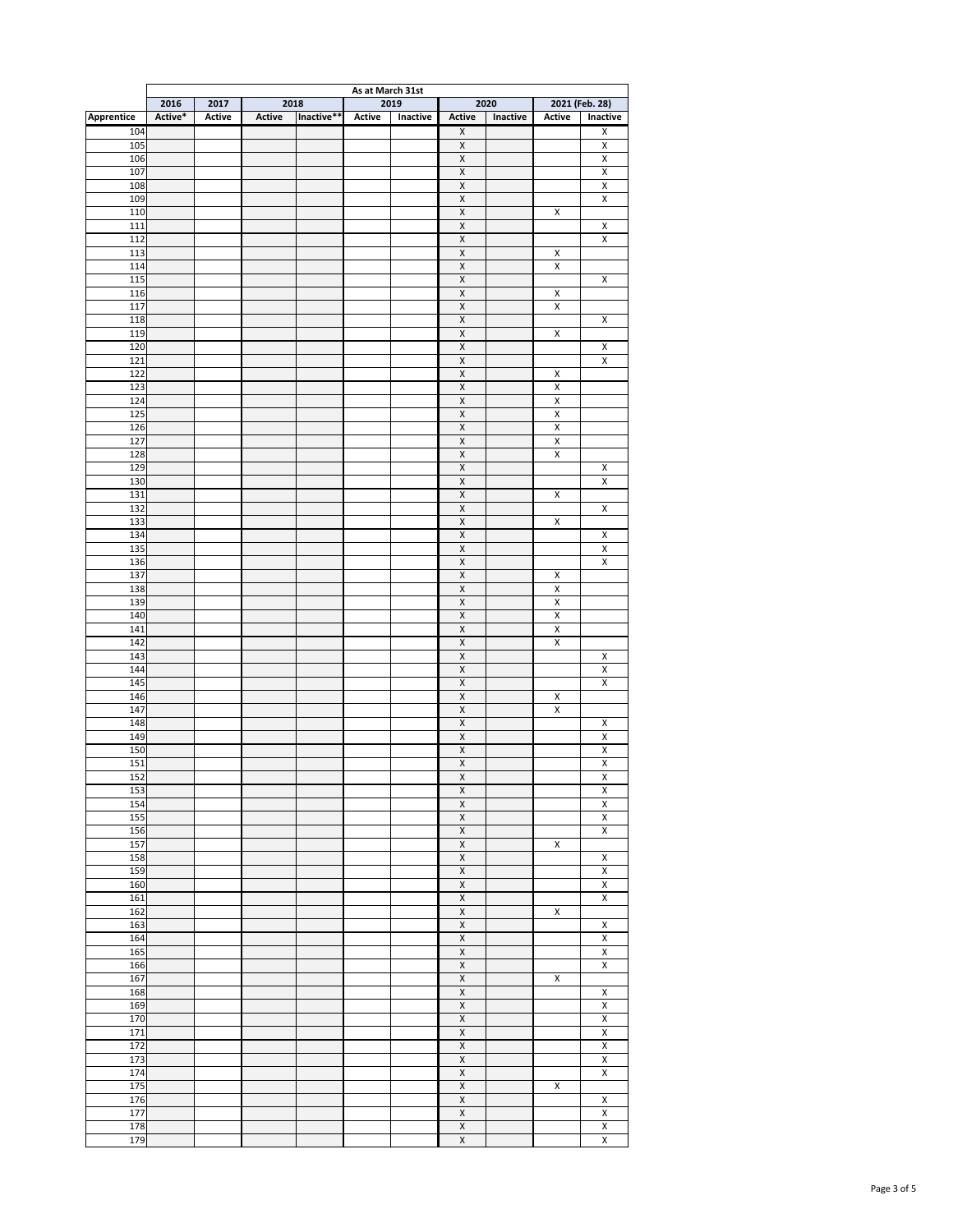|                   | As at March 31st |               |               |            |               |          |                            |          |                         |                                           |  |
|-------------------|------------------|---------------|---------------|------------|---------------|----------|----------------------------|----------|-------------------------|-------------------------------------------|--|
|                   | 2016             | 2017          | 2018          |            | 2019          |          |                            | 2020     |                         | 2021 (Feb. 28)                            |  |
| <b>Apprentice</b> | Active*          | <b>Active</b> | <b>Active</b> | Inactive** | <b>Active</b> | Inactive | <b>Active</b>              | Inactive | <b>Active</b>           | Inactive                                  |  |
| 180               |                  |               |               |            |               |          | $\pmb{\mathsf{X}}$         |          | $\mathsf X$             |                                           |  |
| 181               |                  |               |               |            |               |          | $\mathsf X$                |          |                         | $\pmb{\mathsf{X}}$                        |  |
| 182               |                  |               |               |            |               |          | $\mathsf X$                |          |                         | $\mathsf X$                               |  |
| 183               |                  |               |               |            |               |          | $\mathsf X$                |          |                         | $\overline{X}$                            |  |
| 184               |                  |               |               |            |               |          | $\mathsf X$                |          |                         | $\overline{X}$                            |  |
| 185               |                  |               |               |            |               |          | $\mathsf X$                |          | $\pmb{\mathsf{X}}$      |                                           |  |
| 186               |                  |               |               |            |               |          | $\mathsf X$                |          | $\pmb{\mathsf{X}}$      |                                           |  |
| 187               |                  |               |               |            |               |          | $\mathsf X$                |          |                         | $\mathsf X$                               |  |
| 188               |                  |               |               |            |               |          | $\mathsf X$                |          |                         | $\overline{X}$<br>$\overline{\mathsf{X}}$ |  |
| 189               |                  |               |               |            |               |          | $\mathsf X$                |          |                         |                                           |  |
| 190<br>191        |                  |               |               |            |               |          | $\mathsf X$<br>$\mathsf X$ |          |                         | $\mathsf X$<br>$\overline{\mathsf{X}}$    |  |
| 192               |                  |               |               |            |               |          | $\mathsf X$                |          |                         | $\mathsf X$                               |  |
| 193               |                  |               |               |            |               |          | $\mathsf X$                |          |                         | $\overline{X}$                            |  |
| 194               |                  |               |               |            |               |          | $\mathsf X$                |          |                         | $\overline{\mathsf{X}}$                   |  |
| 195               |                  |               |               |            |               |          | $\mathsf X$                |          | $\pmb{\mathsf{X}}$      |                                           |  |
| 196               |                  |               |               |            |               |          | $\overline{X}$             |          |                         | $\pmb{\mathsf{X}}$                        |  |
| 197               |                  |               |               |            |               |          | $\mathsf X$                |          |                         | $\mathsf X$                               |  |
| 198               |                  |               |               |            |               |          | $\mathsf X$                |          |                         | $\overline{X}$                            |  |
| 199               |                  |               |               |            |               |          | $\mathsf X$                |          | $\pmb{\mathsf{X}}$      |                                           |  |
| 200               |                  |               |               |            |               |          | $\mathsf X$                |          |                         | $\mathsf X$                               |  |
| 201               |                  |               |               |            |               |          | $\overline{X}$             |          |                         | $\overline{\mathsf{X}}$                   |  |
| 202               |                  |               |               |            |               |          | $\mathsf X$                |          |                         | $\pmb{\mathsf{X}}$                        |  |
| 203               |                  |               |               |            |               |          | $\mathsf X$                |          |                         | $\overline{X}$                            |  |
| 204               |                  |               |               |            |               |          | $\mathsf X$                |          |                         | $\overline{\mathsf{X}}$                   |  |
| 205               |                  |               |               |            |               |          | $\mathsf X$                |          | $\pmb{\mathsf{X}}$      |                                           |  |
| 206               |                  |               |               |            |               |          | $\overline{X}$             |          | $\overline{X}$          |                                           |  |
| 207               |                  |               |               |            |               |          | $\mathsf{X}$               |          | $\overline{X}$          |                                           |  |
| 208               |                  |               |               |            |               |          | $\mathsf X$                |          | $\pmb{\mathsf{X}}$      |                                           |  |
| 209               |                  |               |               |            |               |          | $\mathsf X$                |          | $\overline{X}$          |                                           |  |
| 210               |                  |               |               |            |               |          | $\mathsf X$                |          | $\pmb{\mathsf{X}}$      |                                           |  |
| 211               |                  |               |               |            |               |          | $\overline{\mathsf{X}}$    |          |                         | $\mathsf X$                               |  |
| 212               |                  |               |               |            |               |          | $\mathsf X$                |          |                         | $\mathsf{X}$                              |  |
| 213               |                  |               |               |            |               |          | $\mathsf X$                |          |                         |                                           |  |
| 214               |                  |               |               |            |               |          | $\mathsf X$                |          | $\mathsf X$             |                                           |  |
| 215               |                  |               |               |            |               |          | $\mathsf X$                |          | $\pmb{\mathsf{X}}$      |                                           |  |
| 216               |                  |               |               |            |               |          | $\overline{\mathsf{X}}$    |          | $\overline{\mathsf{X}}$ |                                           |  |
| 217               |                  |               |               |            |               |          | $\mathsf X$                |          |                         | $\mathsf X$                               |  |
| 218               |                  |               |               |            |               |          | $\mathsf X$                |          | $\pmb{\mathsf{X}}$      |                                           |  |
| 219               |                  |               |               |            |               |          | $\mathsf X$                |          | $\overline{X}$          |                                           |  |
| 220               |                  |               |               |            |               |          | $\mathsf X$                |          | $\mathsf X$             |                                           |  |
| 221               |                  |               |               |            |               |          | $\overline{\mathsf{X}}$    |          | $\overline{\mathsf{X}}$ |                                           |  |
| 222               |                  |               |               |            |               |          | $\mathsf X$                |          | $\mathsf X$             |                                           |  |
| 223               |                  |               |               |            |               |          | $\mathsf X$                |          | $\pmb{\mathsf{X}}$      |                                           |  |
| 224               |                  |               |               |            |               |          | $\mathsf X$                |          | $\overline{X}$          |                                           |  |
| 225               |                  |               |               |            |               |          | $\mathsf X$                |          | $\mathsf X$             |                                           |  |
| 226               |                  |               |               |            |               |          | $\overline{\mathsf{X}}$    |          | $\overline{X}$          |                                           |  |
| 227               |                  |               |               |            |               |          | $\mathsf X$                |          | $\mathsf X$             |                                           |  |
| 228               |                  |               |               |            |               |          | $\mathsf X$                |          | $\pmb{\mathsf{X}}$      |                                           |  |
| 229               |                  |               |               |            |               |          | $\mathsf X$                |          | $\overline{X}$          |                                           |  |
| 230               |                  |               |               |            |               |          | $\mathsf X$                |          | $\mathsf X$             |                                           |  |
| 231               |                  |               |               |            |               |          | $\overline{\mathsf{X}}$    |          | $\overline{X}$          |                                           |  |
| 232               |                  |               |               |            |               |          | $\mathsf X$                |          | $\mathsf X$             |                                           |  |
| 233               |                  |               |               |            |               |          | $\mathsf X$                |          | $\pmb{\mathsf{X}}$      |                                           |  |
| 234               |                  |               |               |            |               |          | $\mathsf X$                |          | $\overline{X}$          |                                           |  |
| 235               |                  |               |               |            |               |          | $\mathsf X$                |          | $\pmb{\mathsf{X}}$      |                                           |  |
| 236               |                  |               |               |            |               |          | $\overline{\mathsf{X}}$    |          | $\overline{X}$          |                                           |  |
| 237               |                  |               |               |            |               |          | $\pmb{\mathsf{X}}$         |          | $\pmb{\mathsf{X}}$      |                                           |  |
| 238               |                  |               |               |            |               |          | $\overline{X}$             |          | $\overline{X}$          |                                           |  |
| 239               |                  |               |               |            |               |          | $\mathsf X$                |          | $\overline{X}$          |                                           |  |
| 240               |                  |               |               |            |               |          | $\mathsf X$                |          | $\overline{X}$          |                                           |  |
| 241               |                  |               |               |            |               |          | $\mathsf X$                |          | $\mathsf X$             |                                           |  |
| 242               |                  |               |               |            |               |          | $\mathsf X$                |          | $\mathsf X$             |                                           |  |
| 243               |                  |               |               |            |               |          | $\overline{X}$             |          | $\pmb{\mathsf{X}}$      |                                           |  |
| 244               |                  |               |               |            |               |          | $\mathsf X$                |          | $\mathsf X$             |                                           |  |
| 245               |                  |               |               |            |               |          | $\mathsf X$                |          | $\pmb{\mathsf{X}}$      |                                           |  |
| 246               |                  |               |               |            |               |          | $\mathsf X$                |          | $\mathsf X$             |                                           |  |
| 247               |                  |               |               |            |               |          | $\mathsf X$                |          | $\mathsf X$             |                                           |  |
| 248               |                  |               |               |            |               |          | $\overline{\mathsf{X}}$    |          | $\pmb{\mathsf{X}}$      |                                           |  |
| 249               |                  |               |               |            |               |          | $\mathsf X$                |          | $\mathsf X$             |                                           |  |
| 250               |                  |               |               |            |               |          | $\mathsf X$                |          | $\pmb{\mathsf{X}}$      |                                           |  |
| 251               |                  |               |               |            |               |          | $\mathsf X$                |          | $\mathsf X$             |                                           |  |
| 252               |                  |               |               |            |               |          | $\mathsf X$                |          | $\mathsf X$             |                                           |  |
| 253               |                  |               |               |            |               |          | $\mathsf X$                |          | $\pmb{\mathsf{X}}$      |                                           |  |
| 254               |                  |               |               |            |               |          | $\mathsf X$                |          | $\mathsf X$             |                                           |  |
| 255               |                  |               |               |            |               |          | $\overline{X}$             |          | $\mathsf X$             |                                           |  |